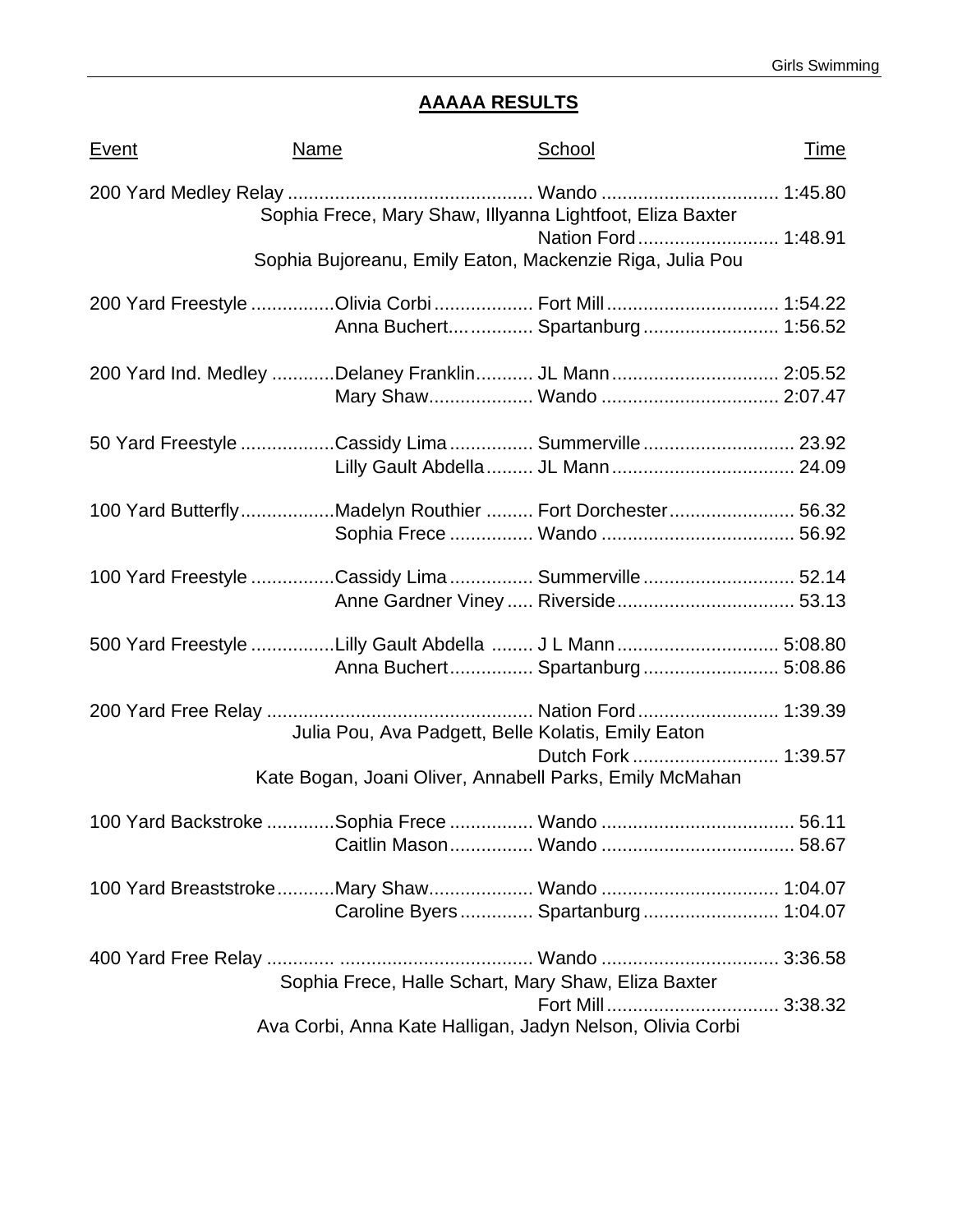## **AAAA RESULTS**

| <u>Event</u> | <b>Name</b> | School                                                                                           | <u>Time</u> |
|--------------|-------------|--------------------------------------------------------------------------------------------------|-------------|
|              |             | Lilla Bognar, Lauren Adams, Eva Kelly Tzouvelekas, Grace Fowler                                  |             |
|              |             | May River 1:48.67<br>Mia Yemec, Shelby Gourley, Hannah Yemec, Lily Bostwick                      |             |
|              |             | 200 Yard Freestyle Hayden Penny  Eastside  1:49.19<br>Skylar Bruner Hilton Head 1:54.24          |             |
|              |             | 200 Yard Ind. Medley Lilla Bognar Eastside 2:03.64<br>Adair Shaw  Lucy Beckham  2:10.71          |             |
|              |             |                                                                                                  |             |
|              |             | 100 Yard ButterflyKatie Grace Vandergrift Lucy Beckham  55.56<br>Adair Shaw  Lucy Beckham  58.96 |             |
|              |             | 100 Yard Freestyle Lauren Adams  Eastside  52.04<br>Kailtyn Golyski  South Aiken  52.26          |             |
|              |             | 500 Yard Freestyle Hayden Penny  Eastside  4:55.71<br>Skylar Bruner Hilton Head Island.  5:06.64 |             |
|              |             | Eva Kelly Tzouvelekas, Lauren Adams, Ella Penny, Hayden Penny                                    |             |
|              |             | Isabella Pozos, Katie Lyons, Eli Summa, Skylar Bruner                                            |             |
|              |             | 100 Yard Backstroke Lilla Bognar Eastside  54.81                                                 |             |
|              |             | 100 Yard Breaststroke Shelby Gourley  May River 1:05.75<br>Hannah Montgomery  A C Flora 1:06.22  |             |
|              |             | Hayden Penny, Ella Penny, Grace Fowler, Lilla Bognar                                             |             |
|              |             | Lucy Beckham  3:37.81<br>Addie King, Natalie True, Katie Grace Vandergrift, Adair Shaw           |             |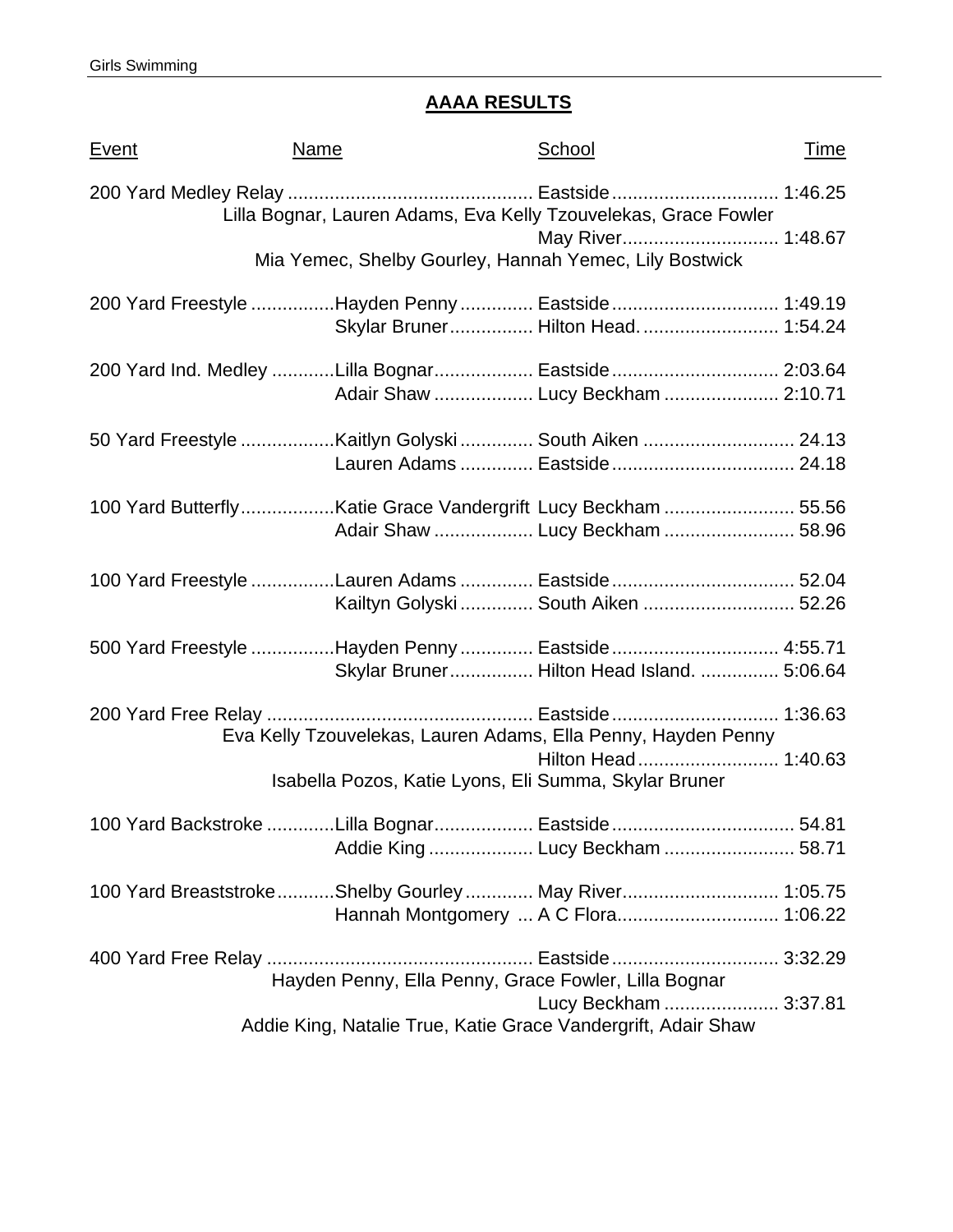## **AAA RESULTS**

| <b>Event</b> | Name                                                                 | School                                                                               | Time |
|--------------|----------------------------------------------------------------------|--------------------------------------------------------------------------------------|------|
|              |                                                                      | Kendal Chunn, Nell Cagle, Caroline Hill, Anna Albert                                 |      |
|              | Kylie Larkin, Eleanor Bishop, Karinne Everly, Claire DePiero         | Christ Church Episcopal  1:50.82                                                     |      |
|              | 200 Yard Freestyle Mary Kate Farrell  St. Joseph's Catholic  1:53.37 |                                                                                      |      |
|              | 200 Yard Ind. Medley Kendal Chunn Oceanside Collegiate 2:03.24       | Emily Jason  Christ Church  2:13.68                                                  |      |
|              | 50 Yard Freestyle Nell Cagle  Oceanside Collegiate 24.12             | Claire DePiero  Christ Church 24.17                                                  |      |
|              | 100 Yard ButterflyJill Smiley Bishop England 56.63                   | Sylvia Walker St Joseph's Catholic  58.01                                            |      |
|              | 100 Yard Freestyle Claire DePiero  Christ Church  52.47              |                                                                                      |      |
|              | 500 Yard Freestyle Mary Kate Farrell  St Joseph's Catholic  5:04.41  |                                                                                      |      |
|              | Helen Norton, Emily Jason, Sylvia Walker, Mary Kate Farrell          |                                                                                      |      |
|              |                                                                      | Oceanside Collegiate 1:40.62<br>Nell Cagle, Anna Albert, Claire Natale, Sophia McCoy |      |
|              | 100 Yard Backstroke Kendal Chunn Oceanside Collegiate 56.45          | Kylie Larkin  Christ Church  58.98                                                   |      |
|              | 100 Yard BreaststrokeGrace Hunt Southside Christian 1:05.52          | Nell Cagle  Oceanside Collegiate  1:06.72                                            |      |
|              |                                                                      | Caroline Hill, Claire Natale, Sophia McCoy, Kendal Chunn                             |      |
|              | Helen Norton, Sylvia Walker, Emily Jason, Mary Kate Farrell          | St. Joseph's Catholic 3:35.88                                                        |      |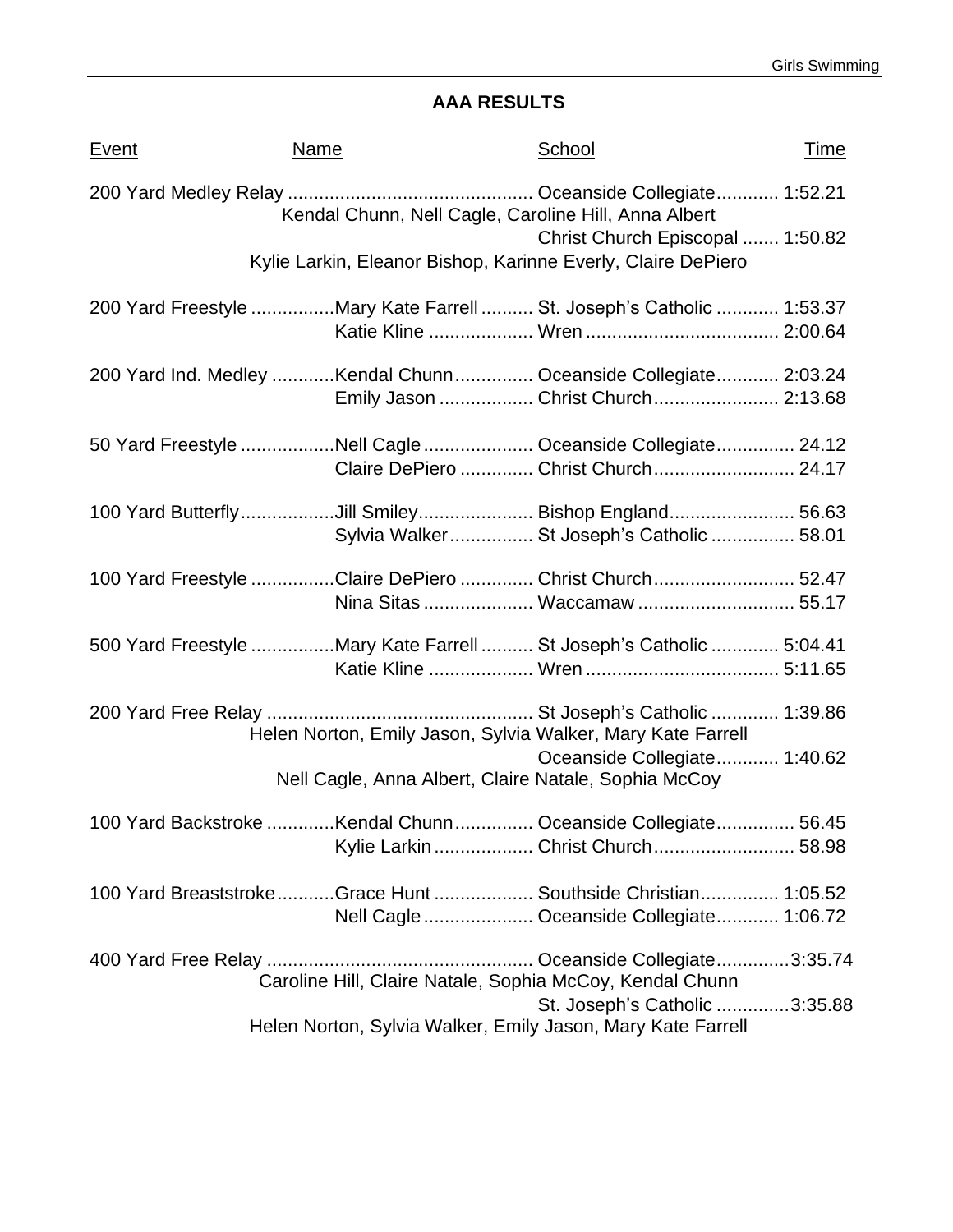### **TEAM CHAMPIONS (1998-99 – 2021-22**

| 1998-99<br>1999-00<br>2000-01 | <b>Champion</b><br>Irmo<br>Irmo<br>Summerville | Coach<br>Anne Roach<br><b>Wes Watts</b><br>Dan McDonough | $138 - 100$   | Runner-up<br>Mauldin<br>Riverside<br>Irmo |                       | Coach<br><b>Patricia Gettys</b><br><b>Eddie Hughes</b><br><b>Wes Watts</b> |
|-------------------------------|------------------------------------------------|----------------------------------------------------------|---------------|-------------------------------------------|-----------------------|----------------------------------------------------------------------------|
|                               |                                                |                                                          | <b>AAA</b>    |                                           |                       |                                                                            |
|                               | Champion                                       | Coach                                                    |               |                                           | Runner-up             | Coach                                                                      |
| 2001-02                       | Riverside                                      | <b>Eddie Hughes</b>                                      | 234 - 138     |                                           | Eastside              | Jim Osborn                                                                 |
| 2002-03                       | Riverside                                      | <b>Eddie Hughes</b>                                      | $610 - 399$   |                                           | J L Mann              | <b>Carole Barber</b>                                                       |
| 2003-04                       | Riverside                                      | <b>Eddie Hughes</b>                                      | $592.5 - 506$ |                                           | J L Mann              | <b>Carole Barber</b>                                                       |
| 2004-05                       | Riverside                                      | <b>Eddie Hughes</b>                                      | 619 - 396.5   |                                           | J L Mann              | <b>Carole Barber</b>                                                       |
| 2005-06                       | Riverside                                      | <b>Eddie Hughes</b>                                      | $518 - 470$   |                                           | J L Mann              | <b>Katie Cobb</b>                                                          |
| 2006-07                       | Riverside                                      | <b>Eddie Hughes</b>                                      | $604 - 354$   |                                           | <b>Hilton Head</b>    | <b>William Orton</b>                                                       |
| 2007-08                       | Riverside                                      | <b>Eddie Hughes</b>                                      | $503.5 - 401$ |                                           | J L Mann              | <b>Phillip Caston</b>                                                      |
| 2008-09                       | J L Mann                                       | <b>Phillip Caston</b>                                    | 460 - 427.5   |                                           | Riverside             | <b>Eddie Hughes</b>                                                        |
| 2009-10                       | Riverside                                      | <b>Eddie Hughes</b>                                      | 484.5 - 473   |                                           | J L Mann              | C. Williamson                                                              |
| 2010-11                       | <b>Hilton Head</b>                             | Jack Madden                                              | 457 - 323     |                                           | Greenville            | <b>Vicky Goodlett</b>                                                      |
| 2011-12                       | <b>Hilton Head</b>                             | Mike Lane                                                | 429 - 354.5   |                                           | <b>Fort Mill</b>      | <b>Lindsay Hawkins</b>                                                     |
| 2012-13                       | <b>Hilton Head</b>                             | Mike Lane                                                | 498.5 - 305.5 |                                           | Greenville            | Sandy White                                                                |
| 2013-14                       | <b>Hilton Head</b>                             | Mike Lane                                                | 433 - 371.5   |                                           | Academic Magnet       | <b>Aaron Parks</b>                                                         |
| 2014-15                       | <b>Hilton Head</b>                             | Mike Lane                                                | 422 - 292     |                                           | Academic Magnet       | <b>Aaron Parks</b>                                                         |
| 2015-16                       | Academic Magnet                                | Krista Cornehl                                           | 436.5 - 304   |                                           | <b>Hilton Head</b>    | Mike Lane                                                                  |
| 2016-17                       | Academic Magnet                                | Jonas Sosa                                               | 486 - 401     |                                           | <b>Bishop England</b> | Rose Van Metre                                                             |
| 2017-18                       | <b>Bishop England</b>                          | Rose Van Metre                                           | 427.50 - 315  |                                           | May River             | Eric Kemeny                                                                |
| 2018-19                       | <b>Christ Church</b>                           | Matt Jacobssen                                           | 385.5 - 366   |                                           | Oceanside Coll        | <b>Courtney Beauch</b>                                                     |
| 2019-20                       | Oceanside Coll                                 | Courtney Beauch                                          | 485 - 390     |                                           | St. Joseph's Cath     | <b>Tricia Brown</b>                                                        |
| 2020-21                       | Oceanside Coll                                 | <b>Courtney Beauch</b>                                   | 470 - 373     |                                           | St. Joseph's Cath     | Becky VanEvera                                                             |
| 2021-22                       | Oceanside Coll                                 | <b>Courtney Beauch</b>                                   | 405 - 387     |                                           | St. Joseph's Cath     | <b>Becky VanEvera</b>                                                      |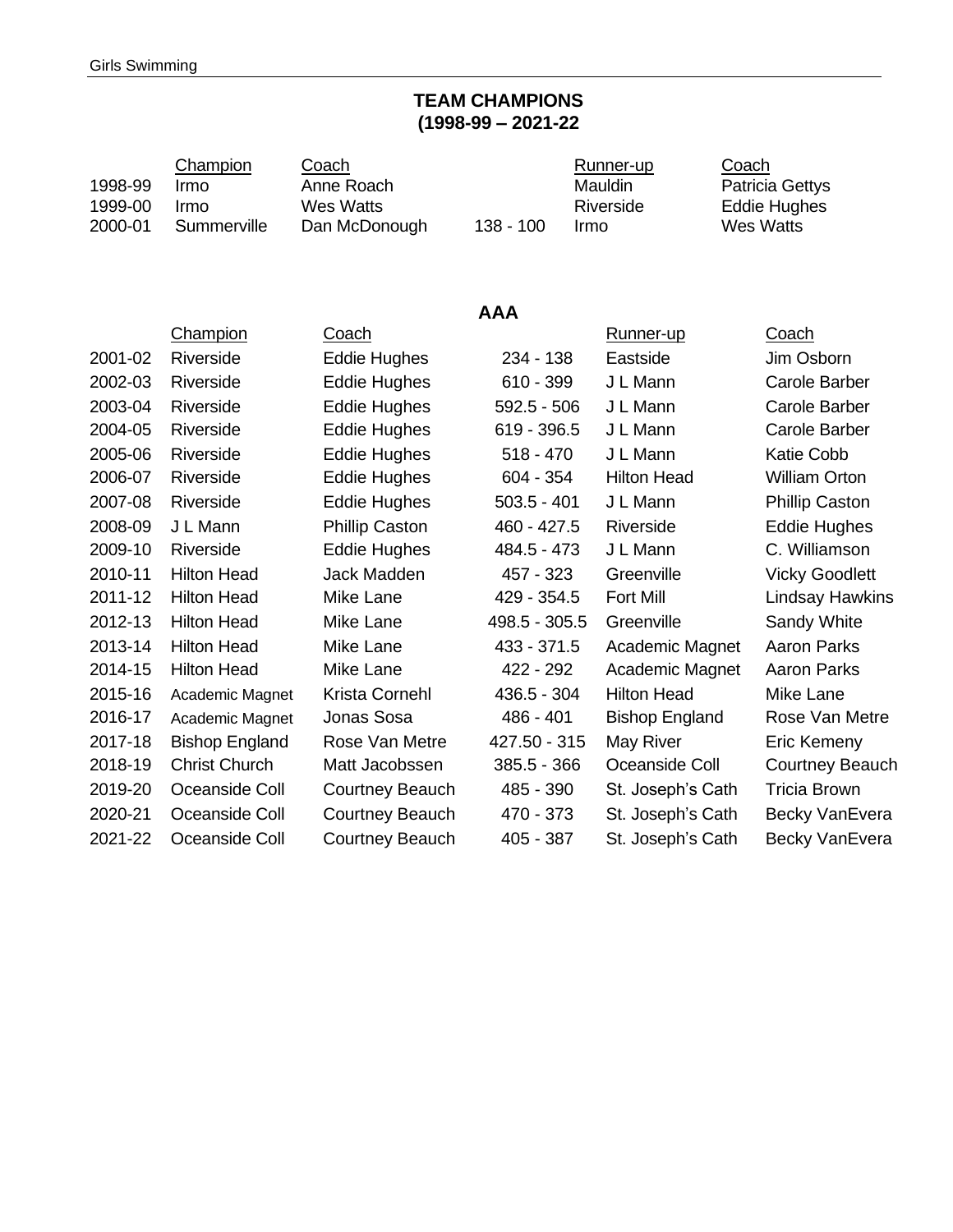|         |                    |                        | <b>AAAA</b>     |                       |                          |
|---------|--------------------|------------------------|-----------------|-----------------------|--------------------------|
|         | Champion           | <u>Coach</u>           |                 | Runner-up             | <u>Coach</u>             |
| 2001-02 | Summerville        | Dan McDonough          | $219 - 150$     | <b>Hilton Head</b>    | Jeremy Kemery            |
| 2002-03 | <b>Hilton Head</b> | <b>William Orton</b>   | 474 - 423       | Summerville           | <b>Grey Young</b>        |
| 2003-04 | <b>Hilton Head</b> | <b>William Orton</b>   | 480.5 - 351.5   | <b>Fort Mill</b>      | Grey Young               |
| 2004-05 | <b>Hilton Head</b> | <b>William Orton</b>   | 431 - 354       | Fort Mill             | Grey Young               |
| 2005-06 | <b>Hilton Head</b> | <b>William Orton</b>   | 405 - 379       | Mauldin               | Patricia Gettys          |
| 2006-07 | Mauldin            | Patricia Gettys        | 376 - 349.5     | <b>Fort Mill</b>      | Melissa Halstengard      |
| 2007-08 | Wando              | <b>Allyson Youmans</b> | $400 - 378$     | <b>Spring Valley</b>  | Mike Loser               |
| 2008-09 | Mauldin            | Patricia Gettys        | 348.5 - 302.5   | Spartanburg           | Mary Brito               |
| 2009-10 | Mauldin            | Patricia Gettys        | 349 - 333       | Spartanburg           | Mary Brito               |
| 2010-11 | J L Mann           | Cile Williamson        | $393 - 315$     | Spartanburg           | Mary Brito               |
| 2011-12 | J L Mann           | Cile Williamson        | $360.5 - 332.5$ | Riverside             | <b>Eddie Hughes</b>      |
| 2012-13 | Wando              | Allyson Brown          | 330 - 320       | <b>Fort Mill</b>      | Lindsay Hawkins          |
| 2013-14 | Riverside          | Eddie Hughes           | 478.5 - 352     | J L Mann              | Cile Williamson          |
| 2014-15 | Riverside          | <b>Eddie Hughes</b>    | 419 - 351.50    | <b>Fort Mill</b>      | Cindy Van Buskirk        |
| 2015-16 | Riverside          | <b>Eddie Hughes</b>    | 447 - 293       | Fort Mill             | <b>Cindy Van Buskirk</b> |
| 2016-17 | South Aiken        | Holly Rickman          | $366 - 291$     | Eastside              | Tiffany Watson           |
| 2017-18 | Eastside           | <b>Tiffany Watson</b>  | 384 - 367       | South Aiken           | Jamie Hatchett           |
| 2018-19 | Eastside           | Tiffany Watson         | $521.5 - 373$   | <b>Hilton Head Is</b> | Mike Lane                |
| 2019-20 | Eastside           | Tiffany Watson         | 463 - 359       | <b>Hilton Head Is</b> | Mike Lane                |
| 2020-21 | Eastside           | Tiffany Watson         | 486 - 340       | Hilton Head Is.       | Mike Lane                |
| 2021-22 | Eastside           | <b>Tiffany Watson</b>  | 608-427         | Lucy Beckham          | <b>Beth Darby</b>        |

#### **AAAAA**

| Cindy Van Buskirk   |
|---------------------|
| <b>Eddie Hughes</b> |
| <b>Eddie Hughes</b> |
| Johnna Edwards      |
| Johnna Edwards      |
| Cindy VanBuskirk    |
|                     |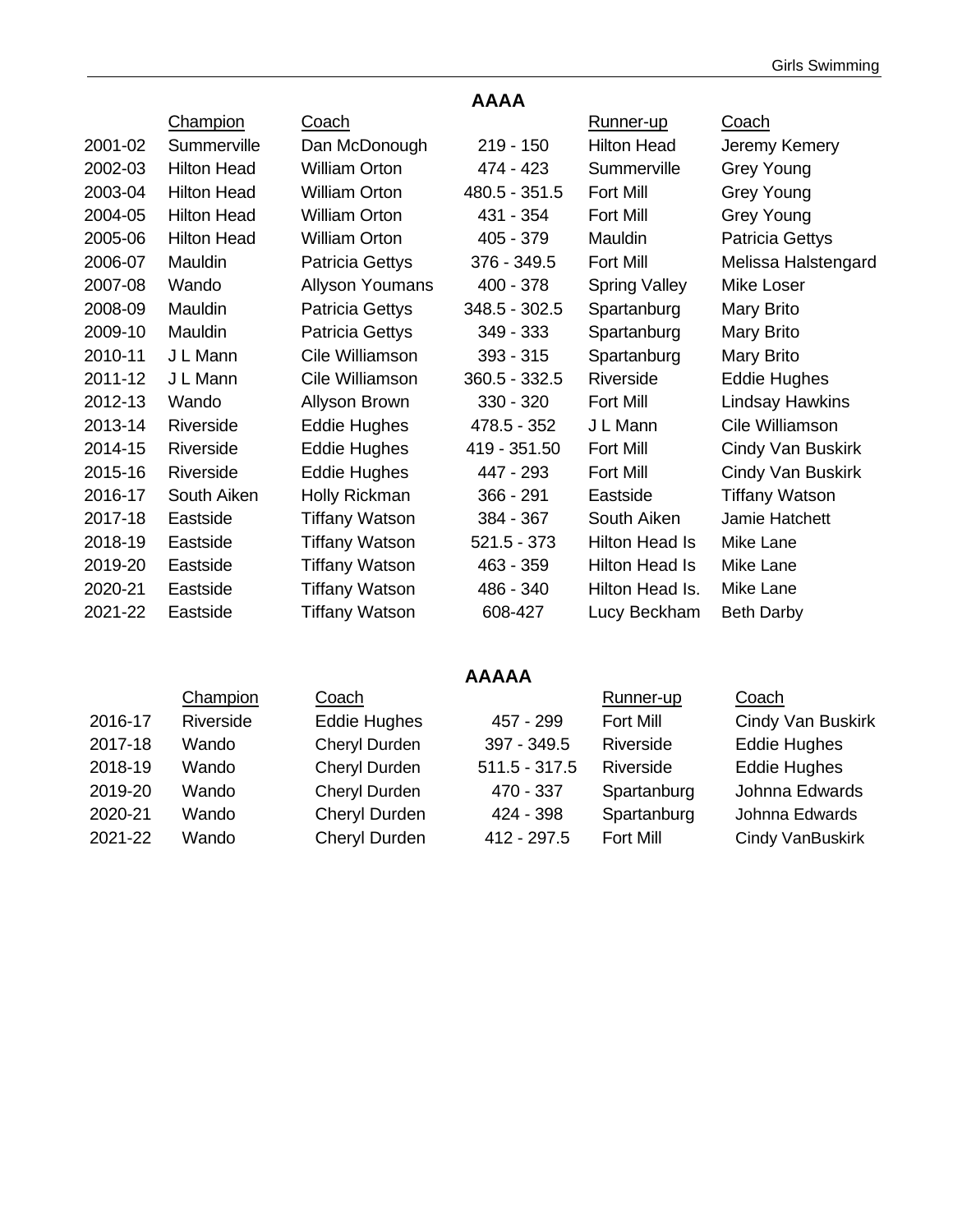### **SCHOOL RECORDS**

#### **Most State Championships**

12 ........ Riverside .................. 2001, 02, 03, 04, 05, 06, 07, 09, 13, 14, 15, 16

9.........Hilton Head Island ... 2002, 03, 04, 05, 10, 11, 12, 13, 14

7.........Wando....... ............. 2007, 12, 17, 18, 19, 20, 21

5 ........ Eastside.................... 2017, 18, 19, 20, 21

#### **Four-event Winner in State Meet**

| 200 yd Medley-Relay, 200 yd Individual, 100 yd Backstroke, 400 yd Free-Relay      |  |
|-----------------------------------------------------------------------------------|--|
|                                                                                   |  |
| 200 yd Medley-Relay, 200 yd Individual, 100 yd Backstroke, 400 yd Free-Relay      |  |
|                                                                                   |  |
| 200 yd Medley-Relay, 200 yd Freestyle, 100 yd Freestyle, 400 yd Free-Relay        |  |
|                                                                                   |  |
| 200 yd Medley-Relay, 100 yd Butterfly, 100 yd Freestyle, 400 yd Free-Relay        |  |
|                                                                                   |  |
| 200 yd Medley Relay, 200 yd Individual, 100 yd Butterfly, 400 yd Freestyle Relay  |  |
|                                                                                   |  |
| 200 yd Medley Relay, 200 yd Individual, 100 yd Backstroke, 400 yd Freestyle Relay |  |
|                                                                                   |  |
| 200 yd Medley Relay, 100 yd Butterfly, 100 yd Freestyle, 400 yd Freestyle Relay   |  |
| 200 yd Medley Relay, 200 yd. Free Style, 500 yd. Free Style, 400 yd. Free Relay   |  |
|                                                                                   |  |
| 200 yd Individual, 100 yd Freestyle, 200 yd Free Relay, 400 yd Free Relay         |  |
|                                                                                   |  |
| 200 yd Medley Relay, 100 yd Butterfly, 100 yd Freestyle, 400 yd Freestyle Relay   |  |
|                                                                                   |  |
| 200 yd Individual, 100 yd Freestyle, 200 yd Free Relay, 400 yd Free Relay         |  |
|                                                                                   |  |
| 200 yd. Medley Relay, 200 yd. Free Style, 100 yd. Free Style, 400 yd. Free Relay  |  |